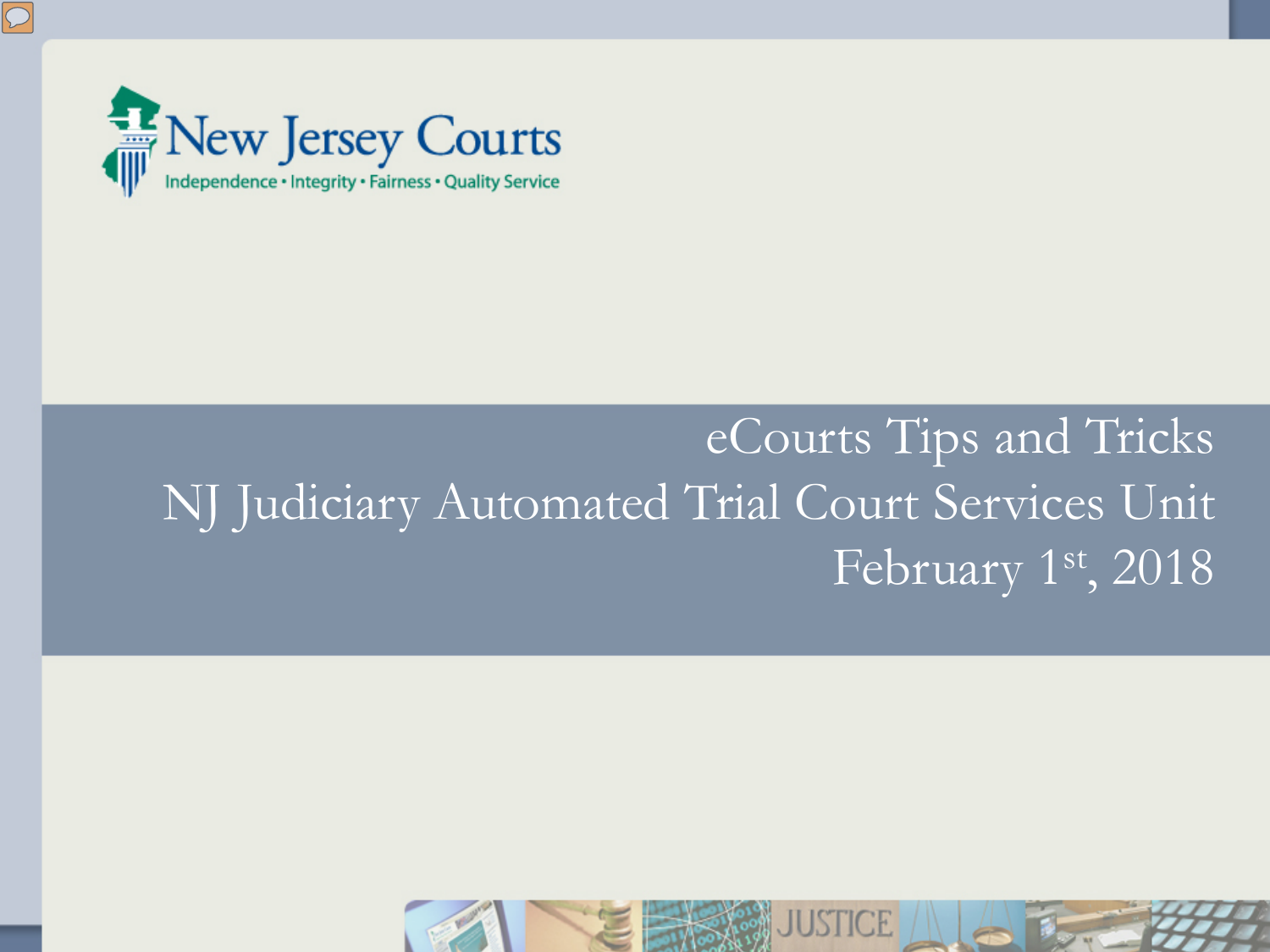## Tip #1 – Keep Attorney Account up to date

**Ensure all attorney information is up to date in the Attorney Registration database (CAMS).** 

**The email addresses in CAMS are used for eCourts notifications.**

**Civil Case Public Access** 

**\* From the [www.njcourts.gov](http://www.njcourts.gov/) website, click on the "Attorneys" link, then Click on "Online** 

**Registration and Payment" link to verify and update account**

| New Jersey Courts                               |                  |  |                                                     |                                                                                                                             |                                                                          |                     |                                              | Q |  |  |                       |  |  |
|-------------------------------------------------|------------------|--|-----------------------------------------------------|-----------------------------------------------------------------------------------------------------------------------------|--------------------------------------------------------------------------|---------------------|----------------------------------------------|---|--|--|-----------------------|--|--|
| <b>SELF-HELP CENTER</b>                         | <b>ATTORNEYS</b> |  | <b>PAY TRAFFIC TICKET</b>                           | <b>JURORS</b>                                                                                                               | <b>COURTS</b>                                                            | <b>PUBLIC/MEDIA</b> |                                              |   |  |  |                       |  |  |
| <b>Attorneys Home</b>                           | <b>Opinions</b>  |  | <b>Notices</b>                                      |                                                                                                                             | eCourts                                                                  |                     | <b>Attorney Registration</b>                 |   |  |  | <b>Rules of Court</b> |  |  |
|                                                 |                  |  | <b>Recent Notices to the Bar</b>                    |                                                                                                                             |                                                                          |                     |                                              |   |  |  |                       |  |  |
|                                                 |                  |  | Dec. 20, 2017                                       | Criminal - (1) Revised Arraignment/ Initial Case Disposition Conference Order and (2) Plea<br><b>Cut-Off Exception Form</b> |                                                                          |                     |                                              |   |  |  |                       |  |  |
|                                                 |                  |  | Dec. 20, 2017                                       |                                                                                                                             | Order - Judge Patrick J. Bradshaw - Assigned to Middlesex Civil Division |                     |                                              |   |  |  |                       |  |  |
|                                                 |                  |  | Dec. 20, 2017                                       |                                                                                                                             | Order - Judge Carol Novey Catuogno - Assigned to Bergen Family Division  |                     |                                              |   |  |  |                       |  |  |
|                                                 |                  |  | Dec. 20, 2017                                       |                                                                                                                             | Order - Judge Mitchell I. Steinhart - Assigned to Bergen Family Division |                     |                                              |   |  |  |                       |  |  |
|                                                 |                  |  | Dec. 20, 2017                                       |                                                                                                                             | Order - Judge Michael J. Rogers - Assigned to Somerset Family Division   |                     |                                              |   |  |  |                       |  |  |
|                                                 |                  |  |                                                     |                                                                                                                             |                                                                          |                     |                                              |   |  |  |                       |  |  |
| Attorney & Judge Regulation                     |                  |  | Legal Practice                                      |                                                                                                                             |                                                                          |                     | Resources                                    |   |  |  |                       |  |  |
| eCourts Login<br>Online Pegistration S. Payment |                  |  | <b>Calendars/Schedules</b><br>Civil Motion Calondar |                                                                                                                             |                                                                          |                     | <b>Opinions</b><br>Administrative Directives |   |  |  |                       |  |  |

**Appellate Review Standards** 

**Advisory Committe on Judicial Conduct**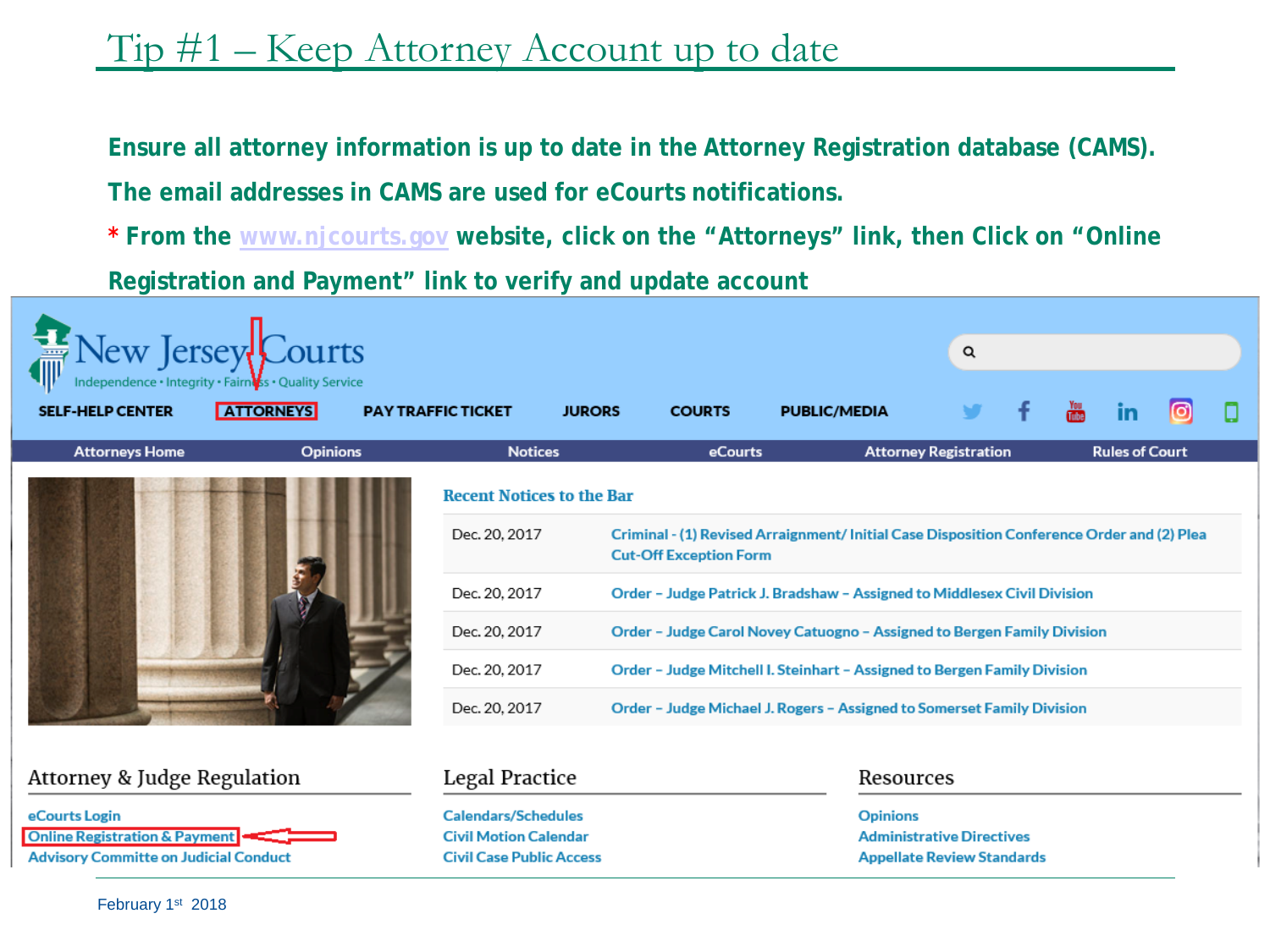#### Tip  $\# 2$  – Fix error message when using eCourts shortcut

**If an error message is displayed when attempting to access eCourts from a shortcut you created, the eCourts URL may have changed. The following steps will help resolve the issue:** 

- **Delete the old shortcut from your computer desktop or Internet Browser**
- **Go to [www.njcourts.gov](http://www.njcourts.gov/)**
- **Click on the "Attorneys" link**
- **Click on the "eCourts Login" link**
- **Create a new shortcut once the eCourts log-in page loads**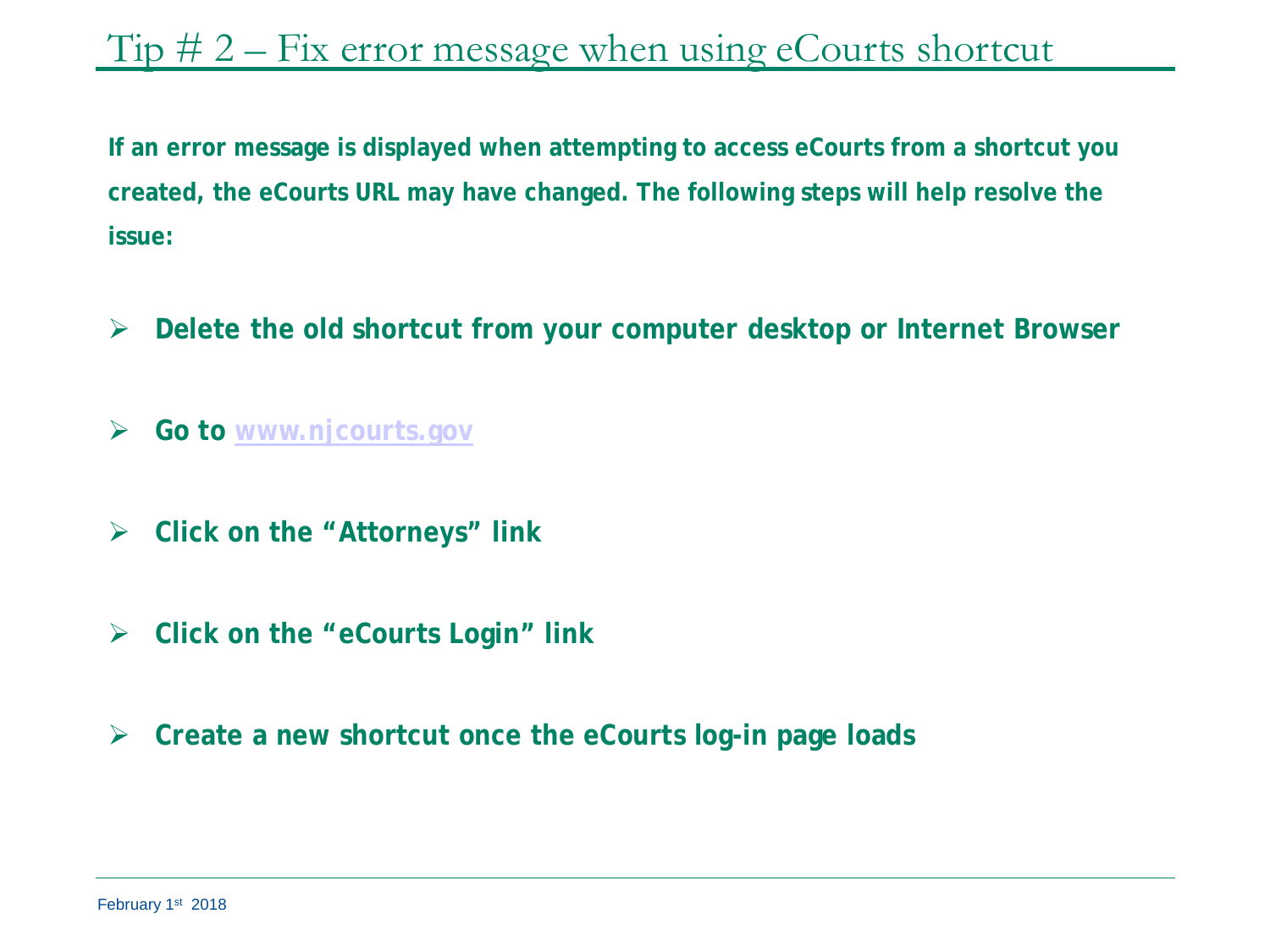## Tip # 3 – How to resolve document upload errors

**The current file size limit for a document in eCourts is 7MB (7000 KB). If the system displays an error message that the document size limit has been exceeded, follow the below steps to resolve this issue:**

 $\triangleright$  Open the folder where documents are saved and identify which one has exceeded the limit

| $\sim$       | ∼<br>Name                                  | Date modified      | <b>Type</b>        | Size      |     |
|--------------|--------------------------------------------|--------------------|--------------------|-----------|-----|
|              | Adjournment letter-Request for adjournment | 12/11/2014 3:02 PM | Adobe Acrobat Docu | 58 KB     |     |
|              | ® Answer Test                              | 12/22/2014 2:22 PM | Microsoft Word Doc | 22 KB     |     |
|              | Answer Test                                | 12/22/2014 2:24 PM | Adobe Acrobat Docu | 89 KB     |     |
|              | Appeal CTB Proof of Service                | 11/17/2014 9:20 AM | Adobe Acrobat Docu | 42 KB     |     |
|              | Appeal CTBJ Complaint                      | 11/17/2014 9:19 AM | Adobe Acrobat Docu | 53 KB     |     |
|              | Appeal CTBJ Judgment                       | 11/17/2014 9:20 AM | Adobe Acrobat Docu | 47 KB     |     |
|              | Appraisal Report                           | 12/11/2014 3:17 PM | Adobe Acrobat Docu | 19,658 KB |     |
|              | $\rightarrow$ Brief                        | 12/11/2014 3:16 PM | Adobe Acrobat Docu | 1,593 KB  |     |
|              | Lease management order                     | 12/11/2014 2:47 PM | Adobe Acrobat Docu | 46 KB     |     |
|              | 7. Case management plan (trial notice)     | 12/11/2014 2:50 PM | Adobe Acrobat Docu | 51 KB     |     |
| $\mathbf{v}$ | <sup>商当</sup> Certification Test           | 12/22/2014 2-23 DM | Microsoft Word Doc | 22 KR     | 日二二 |

 $\triangleright$  Once the document is identified, rescan using a lower DPI setting on scanner. Continue until the size is below 7000 KB or break the document into smaller parts. Retry submitting the filing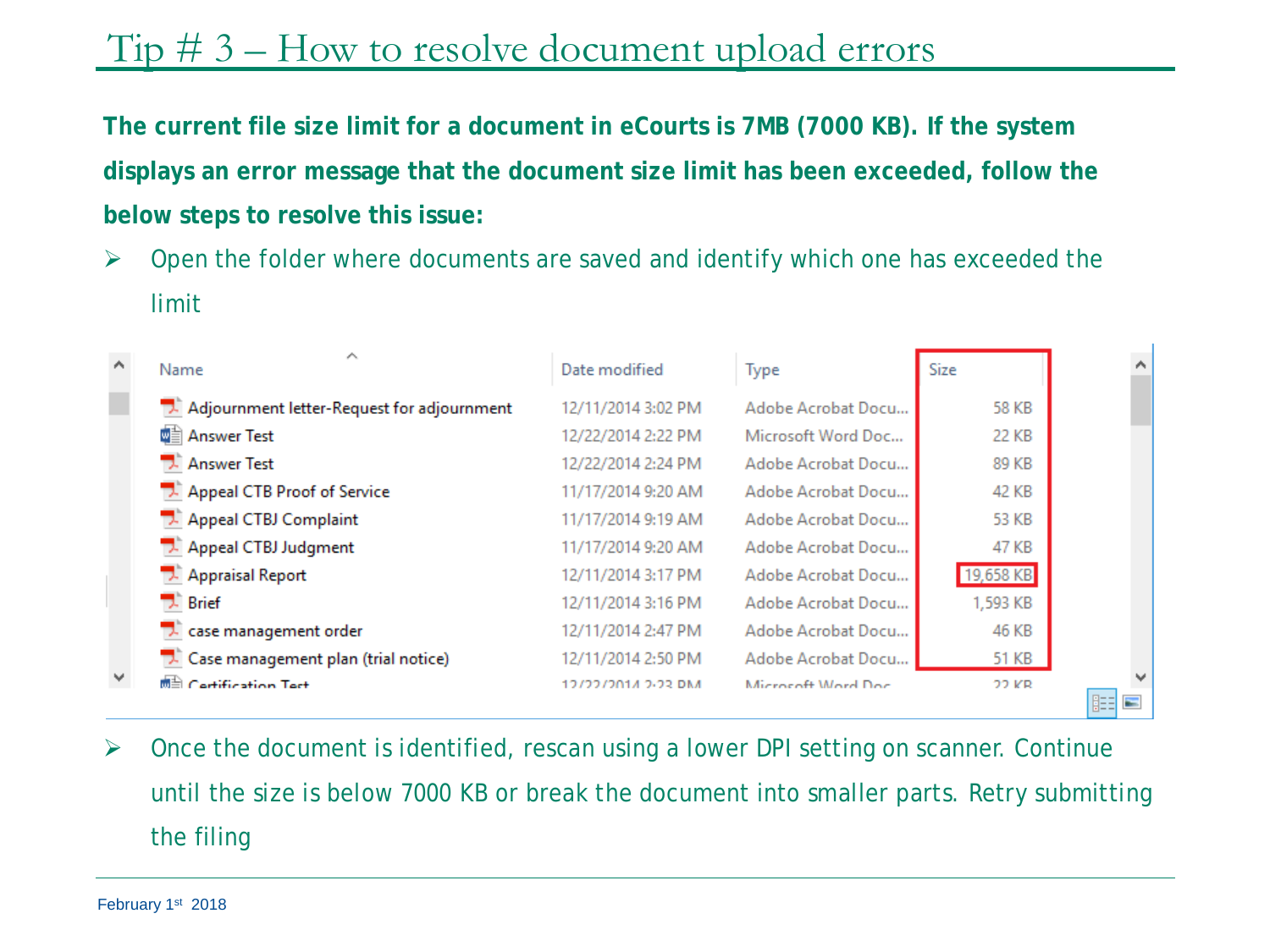Tip # 3 – How to resolve document upload errors *cont'd.*

**If the system displays an error message about being unable to upload a document for non file size issues, refer to the below steps to try and resolve the issue:**

- **Delete the document then Rescan/Recreate. Document may have been corrupted during the conversion process**
- **Ensure the path to the document is not too long and/or contains excessive special characters (\$,%,# etc.). If path is too long, move the document to a different location (desktop, etc.)**
- **Ensure the document does not have any special formatting (password protected, etc.)**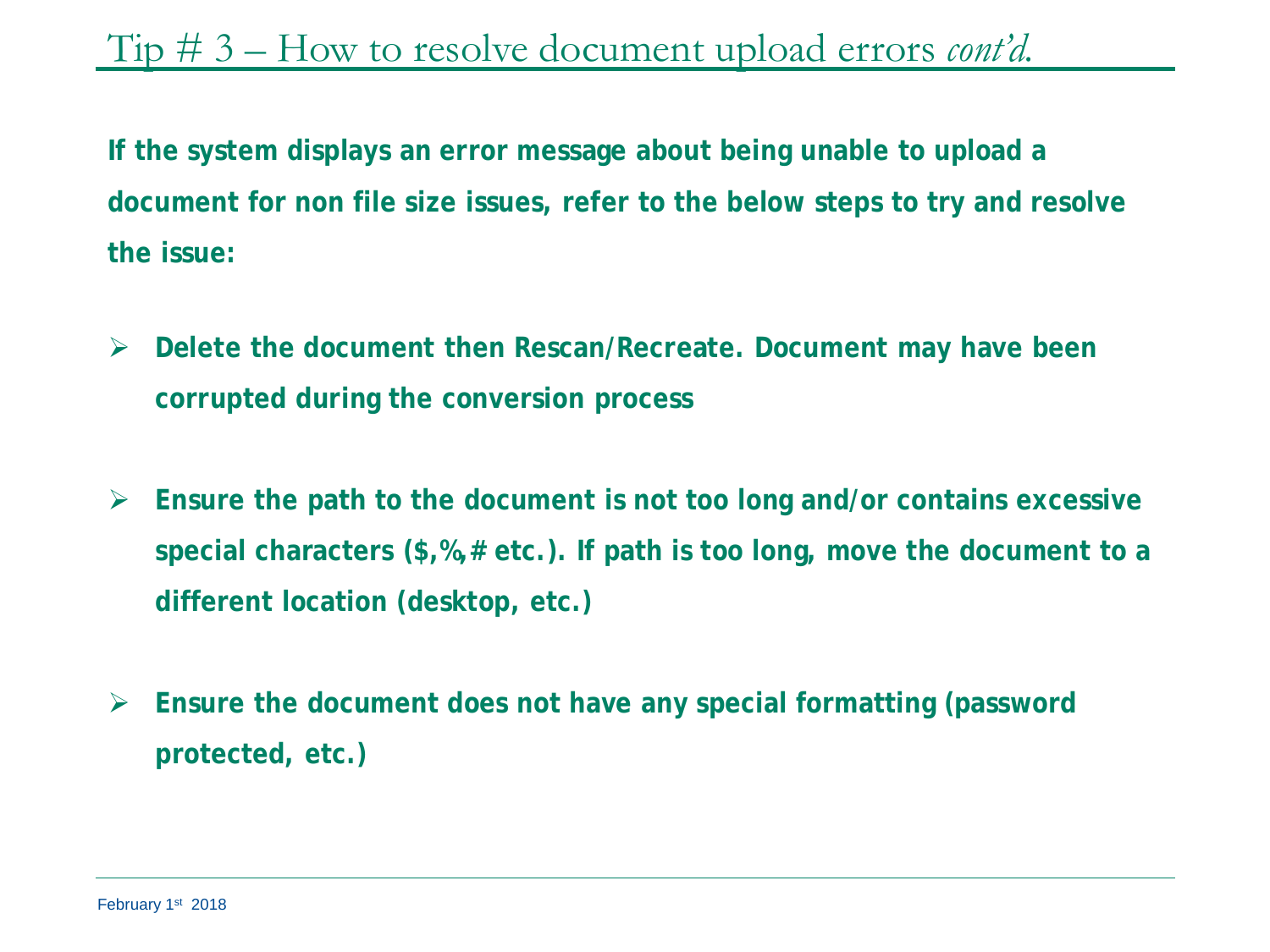**Below are general Tips, Tricks and filing information for the eCourts application.**

- **Documents in the electronic Case Jacket are public and can be viewed by others who are not parties in the case**
- **DO NOT upload Discovery or Answers to Interrogatories to eCourts**
- **DO NOT upload Appraisal Reports to eCourts**
- **When filing a complaint, DO NOT upload a separate CIS. eCourts generates the Case Information Statement (CIS).**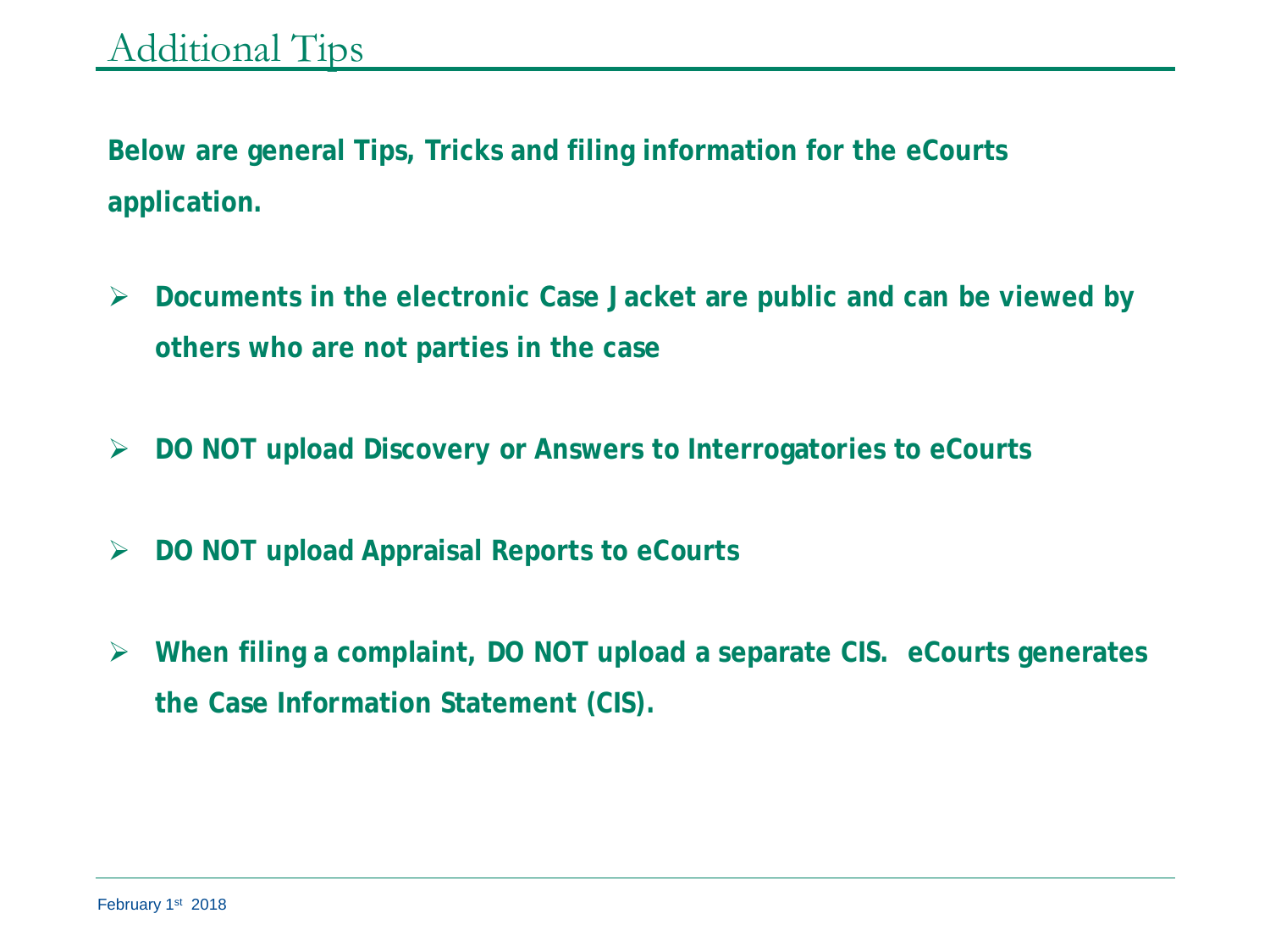- **IF you are not receiving email notifications, check your Spam/Junk Mail folders. After a period of high traffic, some email clients will quarantine emails sent from the eCourts email address and whitelist the address. Contact local IT for assistance**
- **CHECK the Case Details to confirm you are filing in the correct case**
- **IF you are unsure uploading a filing was successful, CHECK the Case Jacket before attempting to resubmit. If you resubmit a document associated with a fee, YOU WILL BE charged AGAIN if the document successfully uploaded the first time**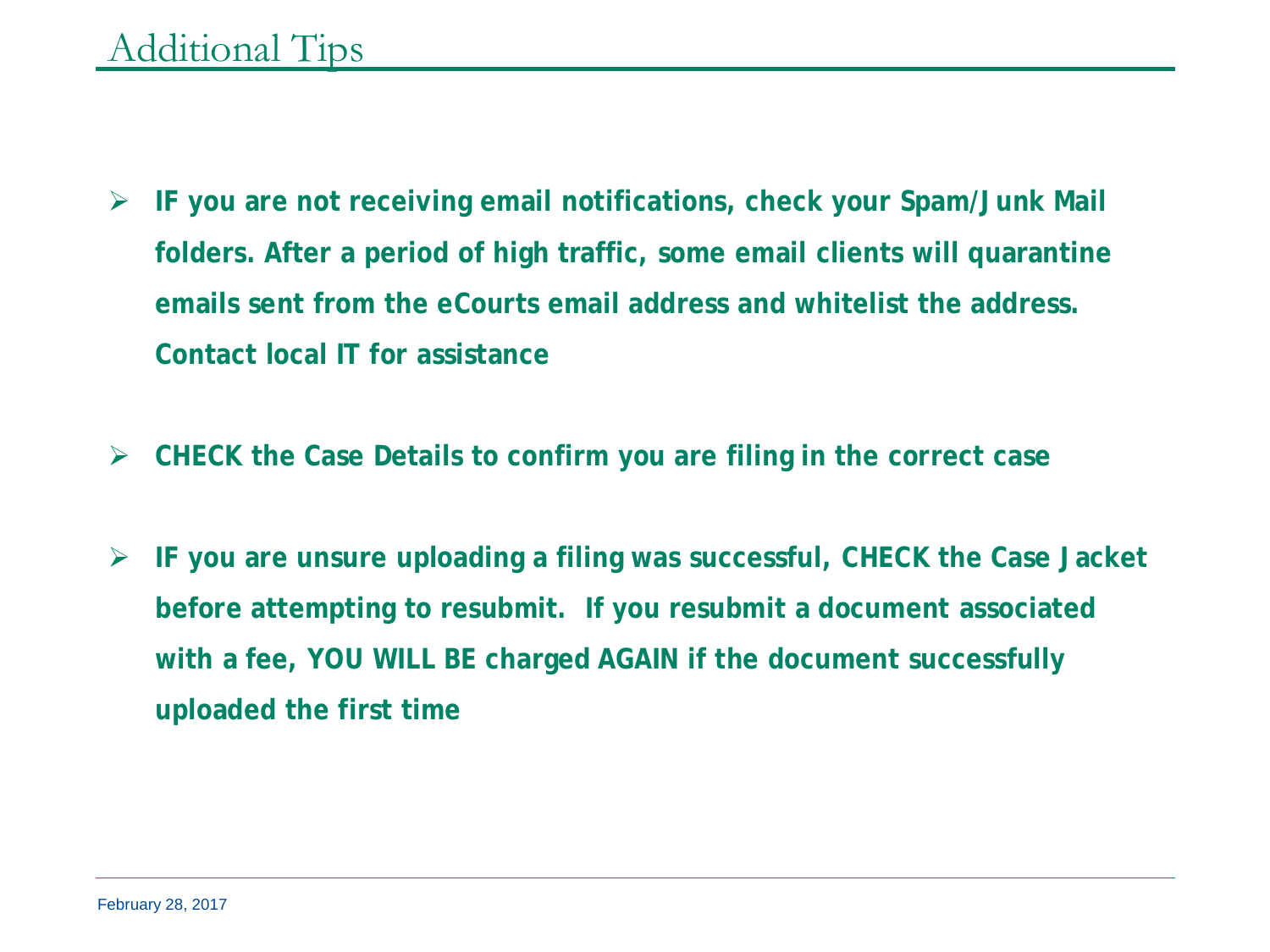#### Additional Tips *cont'd.*

- **IF you accidently upload a document to the wrong docket number, create a letter and indicate the name of the document, the date uploaded and that it should be disregarded as misfiled. Upload that letter to eCourts using MISCELLANEOUS/DISREGARD UPLOADED DOCUMENT**
- **IF you accidently upload a document with personal identifiers or information that should not be viewable by the public, immediately upload a proposed redaction order for the judge's signature. List the document description, the Transaction ID and date of upload in the order**
- **IF you receive a deficiency requesting you file amended documents, use the Filing Description entitled AMENDMENTS. If the document is associated with a fee, you will NOT BE charged again if you use the documents listed under AMENDMENTS**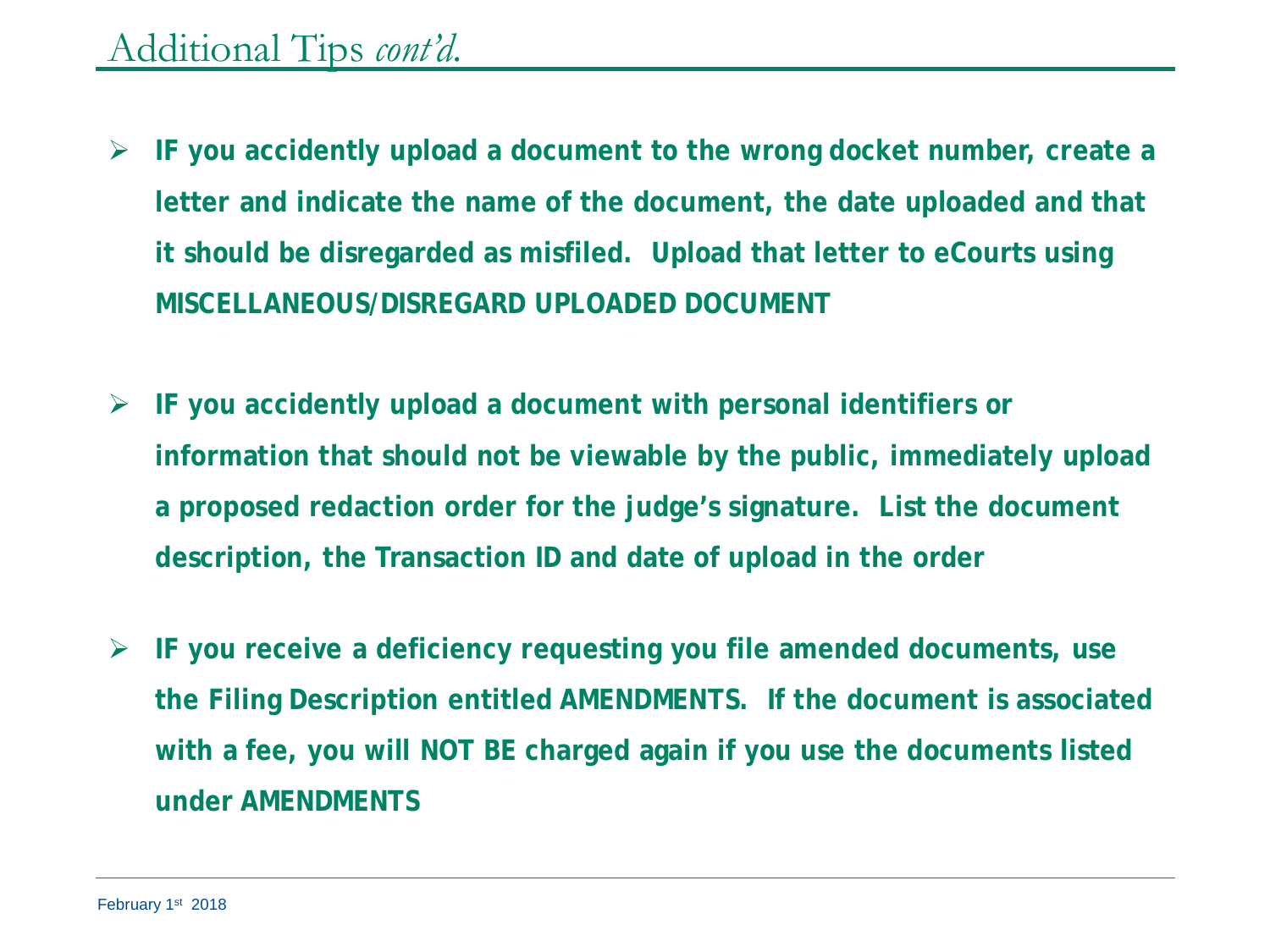- **AVOID using Miscellaneous and Communication. Frequently filed documents, such as Request for Adjournment, have document descriptions listed in eCourts**
- **IF cases have been consolidated by Court Order and you need to upload a fee associated motion to those cases, upload the motion to the oldest docket number and be charged the fee. Use CONSOLIDATED CASES MOTION for the remaining cases to avoid paying additional motion fees for the remaining cases.**
- **IF the system appears slow and pages are not loading correctly, clear the browser cache and browsing history**